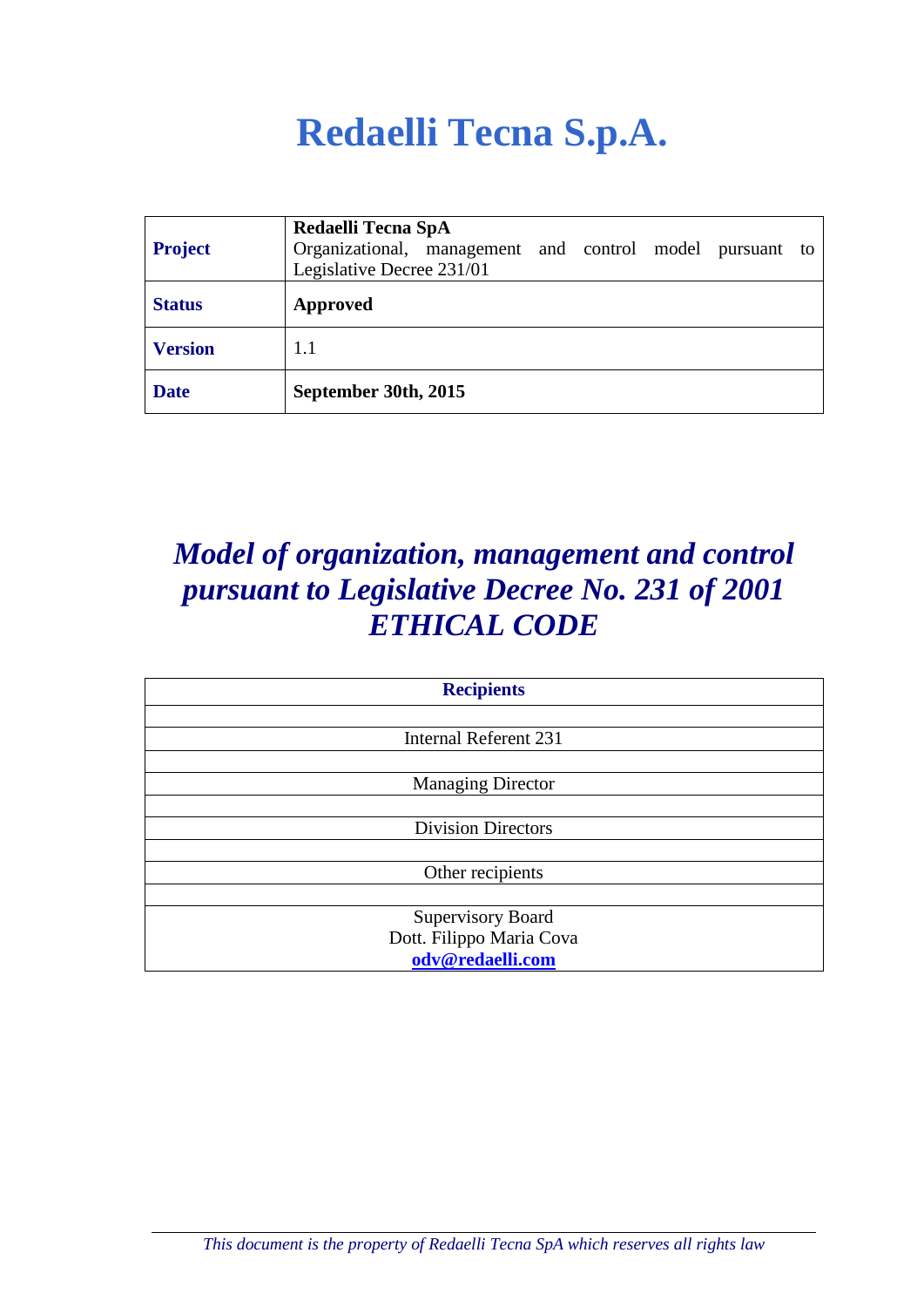# Index

| ETHICAL CODE, PURSUANT TO LEGISLATIVE DECREE NO. 231 OF 2001  3             |  |
|-----------------------------------------------------------------------------|--|
|                                                                             |  |
|                                                                             |  |
|                                                                             |  |
|                                                                             |  |
|                                                                             |  |
|                                                                             |  |
|                                                                             |  |
|                                                                             |  |
|                                                                             |  |
|                                                                             |  |
|                                                                             |  |
|                                                                             |  |
|                                                                             |  |
|                                                                             |  |
| 4 THE PRINCIPLES OF CONDUCT - AS WE DIRECT OUR ACTIONS 7                    |  |
|                                                                             |  |
|                                                                             |  |
| 4.3 DEALING WITH SELF-EMPLOYMENT SERVICE PROVIDERS, AGENTS, SUPPLIERS AND   |  |
|                                                                             |  |
|                                                                             |  |
|                                                                             |  |
| 4.7 IN THE ACCOUNTING AND REPORTING OF FINANCIAL INFORMATION  10            |  |
|                                                                             |  |
| 4.10 THE PROTECTION OF HEALTH AND SAFETY AT WORK AND THE ENVIRONMENT 11     |  |
|                                                                             |  |
| 4.12 IN THE RISK MANAGEMENT OF CORRUPTION IN THE PRIVATE SECTOR AND         |  |
|                                                                             |  |
| 4.13 IN THE CONDUCT OF BUSINESS ACTIVITIES WITH REFERENCE TO OTHER OFFENCES |  |
|                                                                             |  |
|                                                                             |  |
|                                                                             |  |
|                                                                             |  |
|                                                                             |  |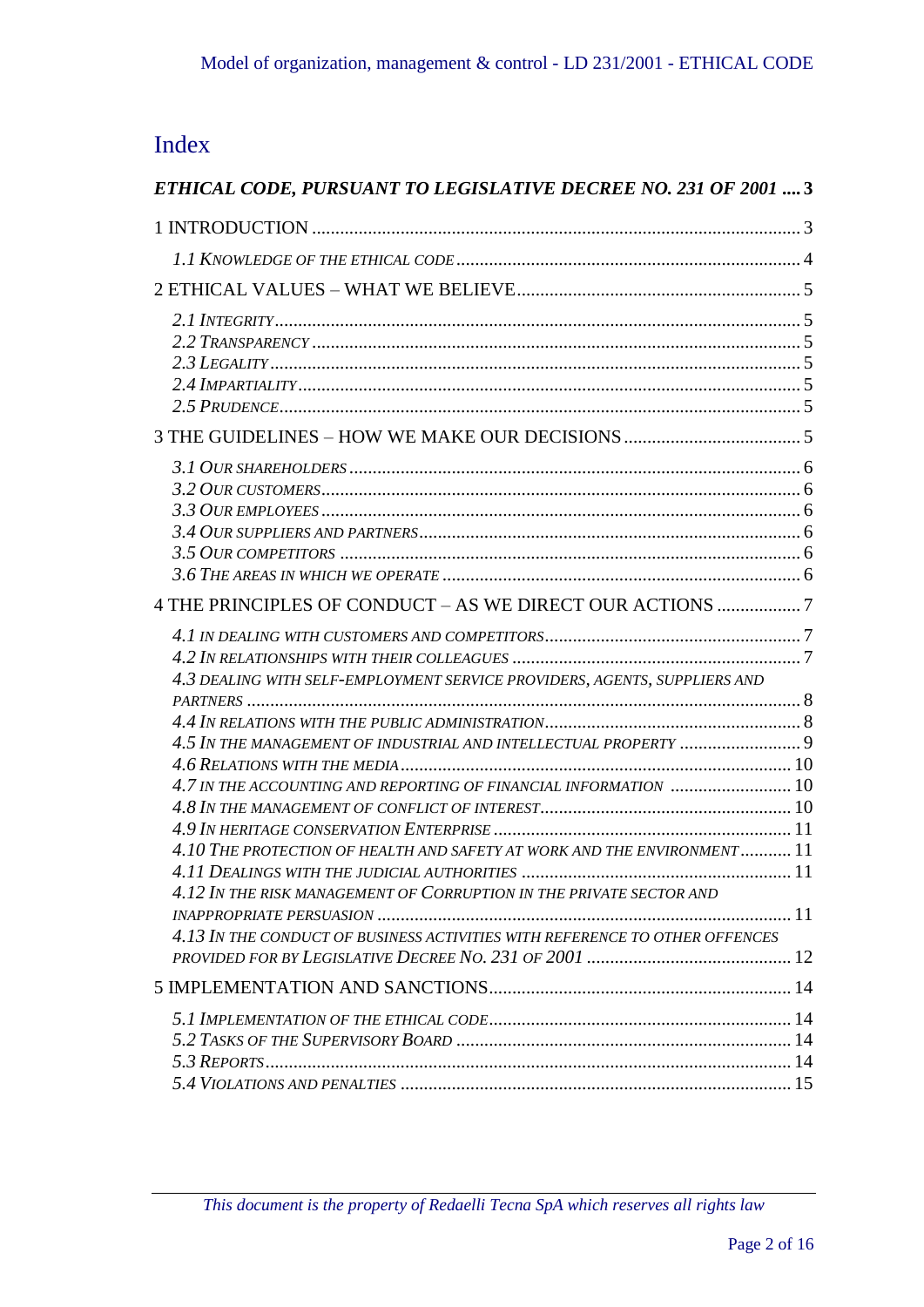### Recipients of the ethical code

The recipients (the "recipients") of this ethical code (the "code") of Redaelli Tecna S.p.A (hereinafter the "company") adopted pursuant to Legislative Decree No. 231 of 2001 and undertake to comply with the same content:

- Administrators and managers of the company (so-called *apical* subjects);
- employees of the company (so-called internal entities *subjected to another direction*);
- employees, consultants, clients, agents and, in general, those who perform selfemployment activities;
- suppliers and partners (including in the form of a temporary Association of enterprises and joint ventures).

Among the so-called external stakeholders must also due those who, although they have a contractual relationship with the parent company, essentially operating independently with continuous and/or on behalf or in the interests of the company.

The adoption of ethical standards of conduct set out in the ethical code is a duty of Recipients in order to pursue business goals according to the principles of integrity, transparency, legality, impartiality and prudence in full compliance with national and international legislation, when applicable.

In particular, to the same Recipients are asked to:

- behave in line with what indicated in the ethical code;
- immediately inform the Supervisory Board of any violations of the code, as soon as they become aware;
- request, where necessary, interpretation or clarification on standards of conduct defined below;
- report to the management and / or the Supervisory Board (OdV) and discipline any behavior not in line with the principles in this Code
- report any suspicious behavior.

## <span id="page-2-0"></span>*Ethical code, pursuant to Legislative Decree No. 231 of 2001*

#### <span id="page-2-1"></span>**1Introduction**

The company believes that the observance of principles of behavior based on ethical values is crucial to growth, as well as to the reliability of management and image of the company itself.

The ethical code outside the core values of the company and represents the framework for decision-making and was developed to translate these values into principles of conduct that recipients are required to follow in the family business and its activities.

The set of principles laid down in the code is also essential for the prevention of the offences provided for in Legislative Decree No. 231 of 2001 and is formally an integral component of the same model of organization, management and control.

*This document is the property of Redaelli Tecna SpA which reserves all rights law*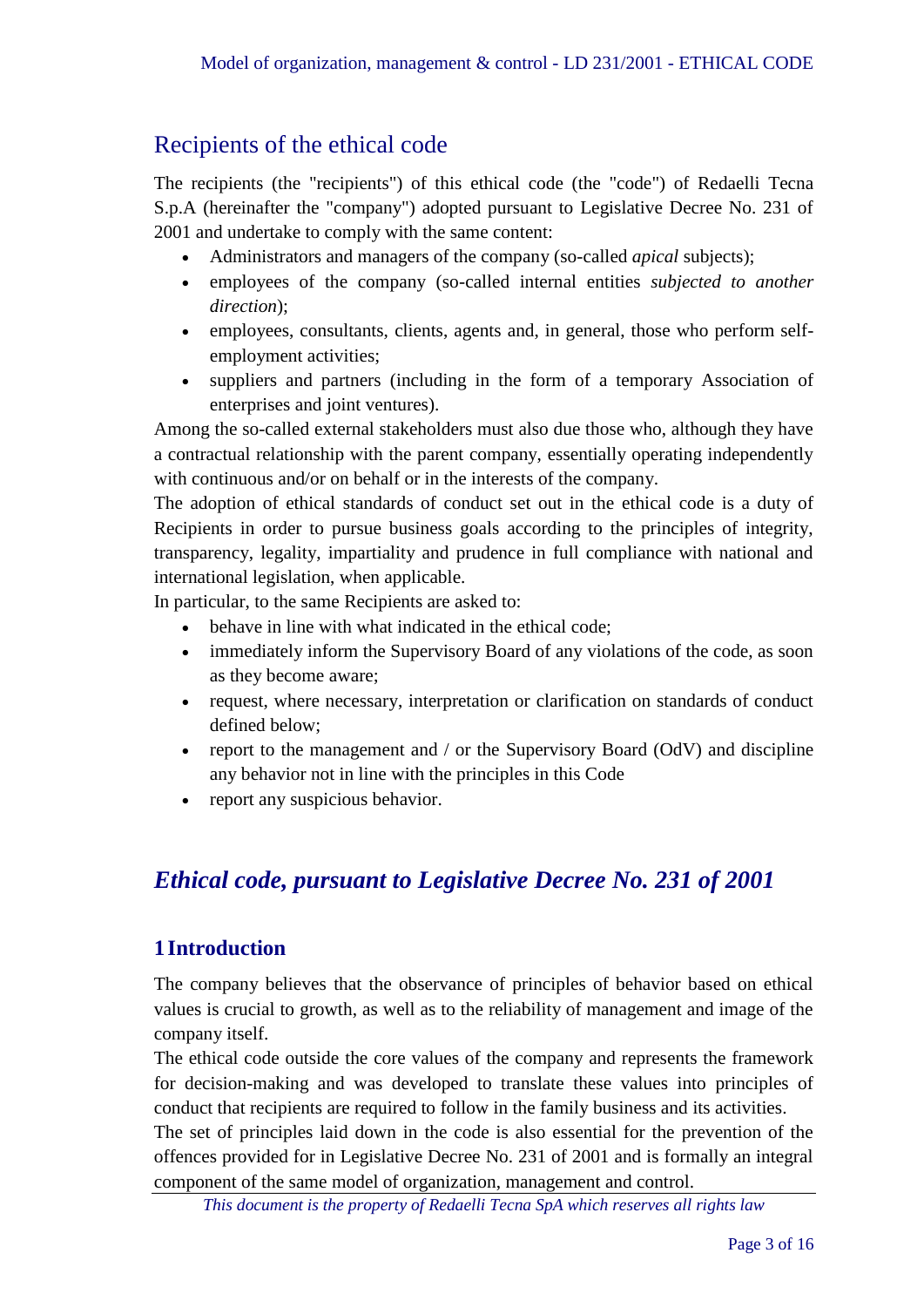#### <span id="page-3-0"></span>*1.1Knowledge of the ethical code*

The ethical code is available on internet sites www.redaelli.com on the Enterprise Quality Management QUARTA3 of Redaelli Tecna. A printed version (or PDF version) is distributed to all recipients of the Code, including external subjects shall undertake to respect the same under separate acceptance or appropriate contractual clauses.

It is the responsibility of Redaelli to ensure that ethical values and behavioral principles laid down in this ethical Code are communicated to all recipients and they are understood and respected.

It is the responsibility of Redaelli to ensure:

- operating effectiveness of the Supervisory Board;
- periodic and effective training and information of recipients.

Recipients are required to read and to attest full understanding of the content of the ethical code and any application rules that may be made available to support the same. In particular, Redaelli have the responsibility to create and promote a culture that is based on ethical values, promoting awareness and encouraging commitment to the ethical code.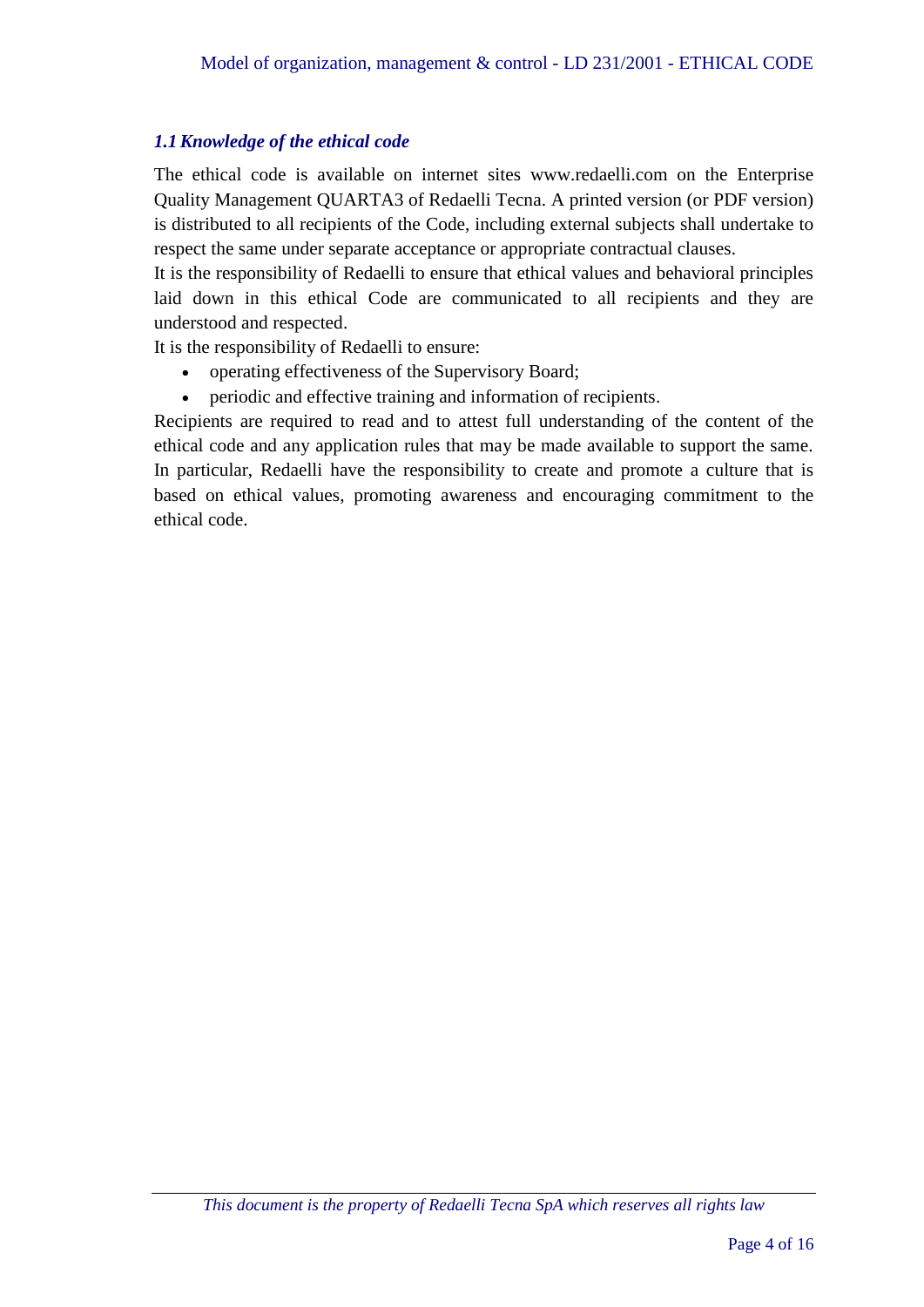#### <span id="page-4-0"></span>**2 Ethical values – what we believe**

In achieving its objectives, the company is guided by the following values, binding on the Addressees of the ethical code:

#### <span id="page-4-1"></span>*2.1 Integrity*

Recipients regulate their conduct in a professional and responsible in order to resolve situations where potential conflicts may occur, ensuring that the behavior is characterized by honesty, morality and fairness.

#### <span id="page-4-2"></span>*2.2Transparency*

Transparency is the key to all relationships that the recipients have with their interlocutors, pledging to provide clear, complete, timely and truthful.

#### <span id="page-4-3"></span>*2.3Legality*

Adjust your recipients to conduct full compliance with internal procedures, all the regulations, both national and international.

#### <span id="page-4-4"></span>*2.4 Impartiality*

Recipients operate in full compliance with the personal characteristics of each, by encouraging and rewarding integrity and a sense of responsibility, respecting differences and rejecting any possible discrimination on the basis of age, health status, gender, religion, ethnic origin, political opinions and cultural, and personal or social condition.

#### <span id="page-4-5"></span>*2.5Prudence*

Recipients work with full awareness of the risks and with the objective of a sound management of the same. This value takes the form of prudent behavior, especially when by their actions and decisions can be a detriment to people and things.

#### *2.6Honesty*

Recipients operate with full awareness of risks and with purpose of a correct management of these risks. This value takes the form of transparent behavior and characterized the material and intellectual honesty.

#### <span id="page-4-6"></span>**3The guidelines – How we make our decisions**

The company has taken the commitment to apply the highest ethical standards in the conduct of its activities.

Ethical values are, therefore, our relationships with customers, suppliers, shareholders, competitors and the communities in which we operate, and among the employees, at every level, in accordance with the following guidelines.

*This document is the property of Redaelli Tecna SpA which reserves all rights law*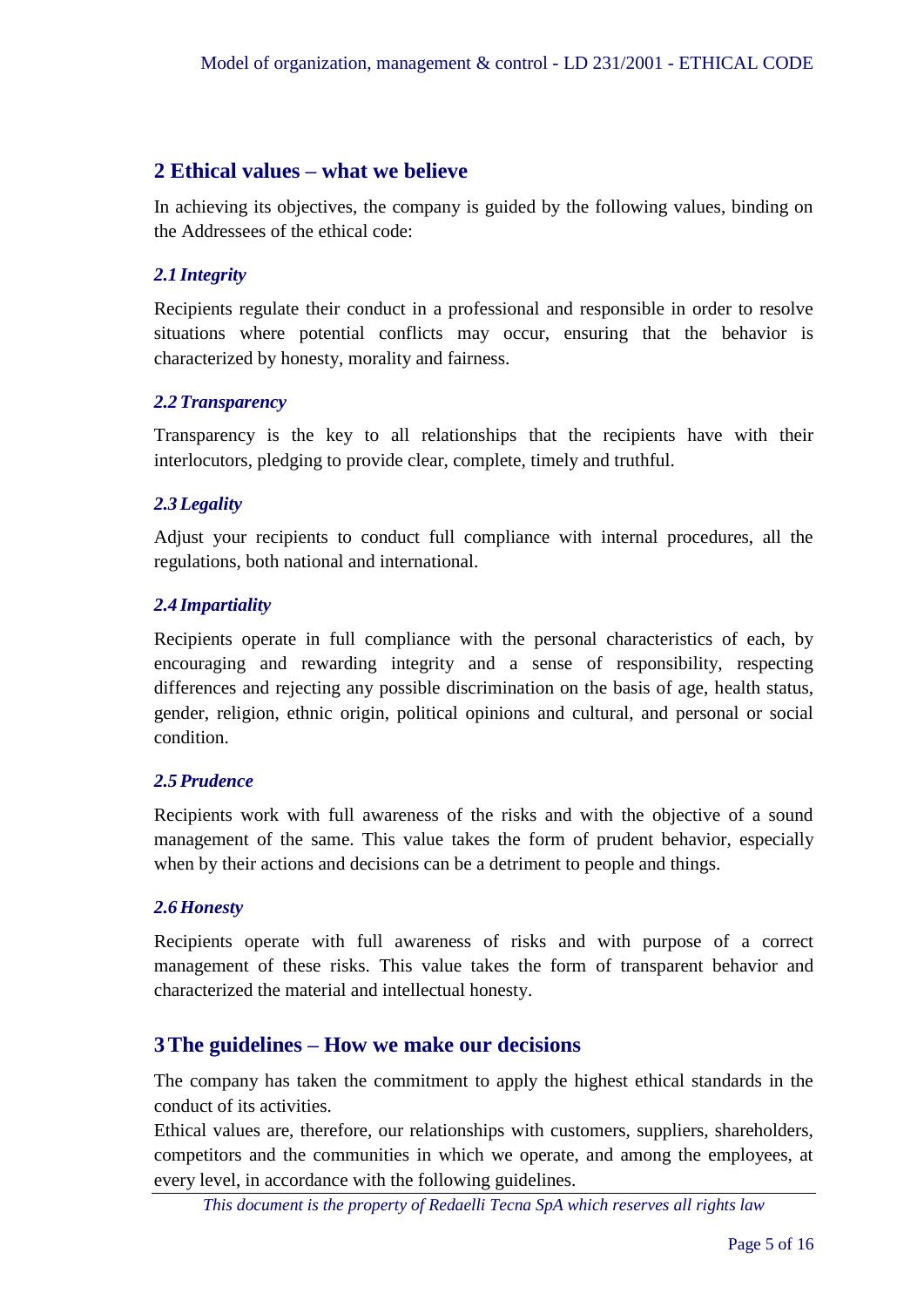#### <span id="page-5-0"></span>*3.1 Our shareholders*

We are committed to ensuring equal treatment for all categories of shareholders, avoiding preferential and behaviors towards subsidiaries objectives are pursued in compliance with the existing regulations and in the interests of each company in the creation of value.

#### <span id="page-5-1"></span>*3.2 Our customers*

We offer high value and quality, in full respect of the negotiations. We act with our clients through ethical and respectful way.

The company bases the excellence of products and services offered on the attention given to customers and the highest availability to meet their demands.

#### <span id="page-5-2"></span>*3.3 Our employees*

We treat employees fairly and use employment practices based on equal opportunities for all. We respect the interests of the employees on the protection of personal data and treat them with dignity and respect. We have made a commitment to provide safe working conditions and healthy and an atmosphere of open communication for all staff. Redaelli also undertakes to ensure regular and effective training on issues related to the Model and the Code.

#### <span id="page-5-3"></span>*3.4 Our suppliers and partners*

We act according to fairness with suppliers and partners. We promote lasting business relationships, without discrimination or misleading practices.

#### <span id="page-5-4"></span>*3.5 Our competitors*

Competition Act with commitment, with autonomy and competitiveness, allowing our initiatives have appreciated the value of our competitive proposals.

#### <span id="page-5-5"></span>*3.6The areas in which we operate*

We comply with all national and local laws and we are committed to improving the well-being of the areas in which we operate by protecting natural resources, by encouraging the participation of employees in social activities, including through our promotion and support. We are committed to the respect also of foreign laws relating to the countries in which we operate albeit through employees, suppliers, agents, partners, subsidiaries, etc.

To meet these commitments is therefore essential that all recipients understand, respect and share ethical values of society. It is therefore essential that all recipients committed to adhere to the behavioral principles presented in the ethical code, which are based on the values of integrity, transparency, legality, impartiality and prudence.

\*\*\*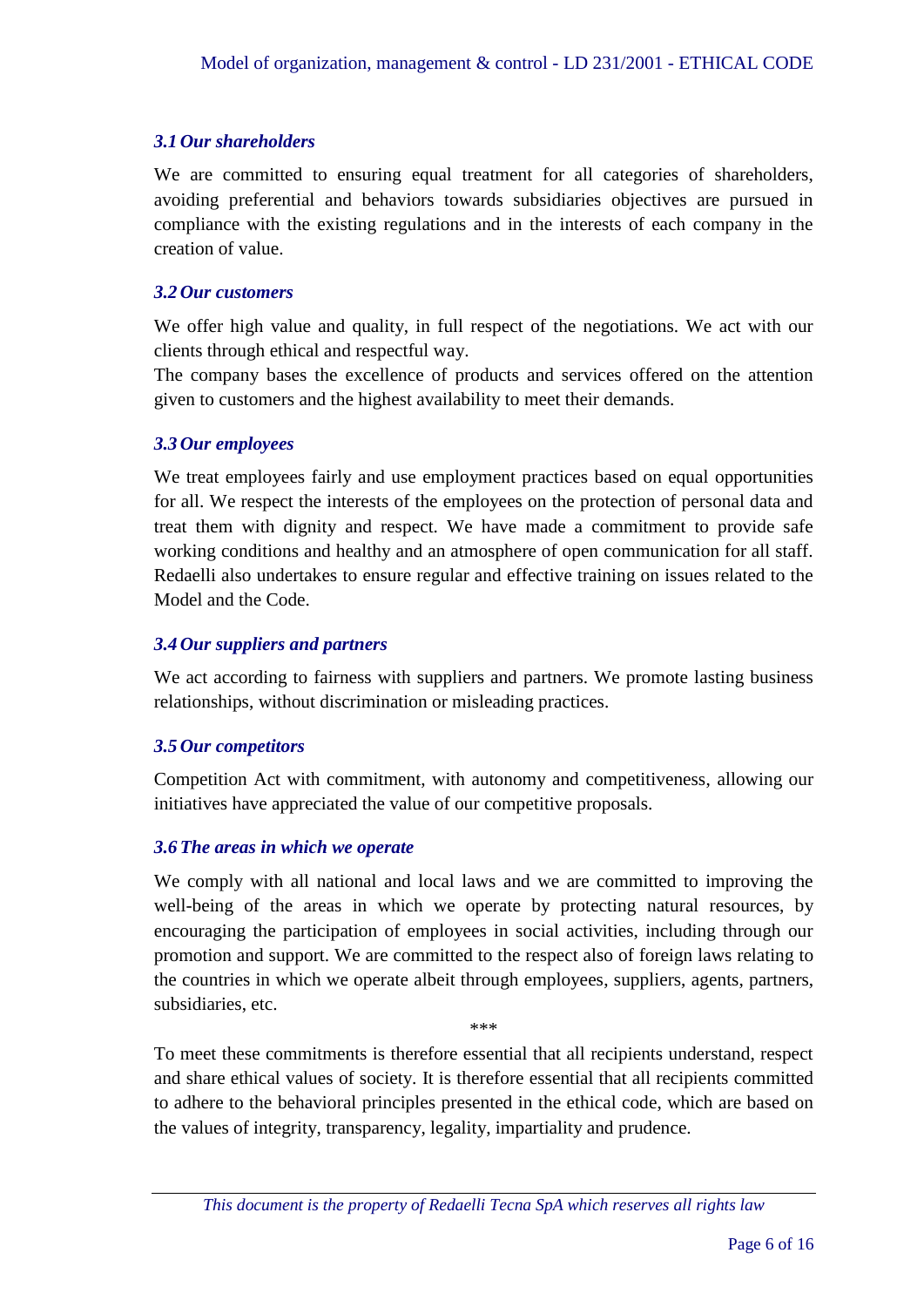#### <span id="page-6-0"></span>**4The principles of conduct – As we direct our actions**

Recipients must adhere in the conduct of business, the following principles of conduct, which is based on ethical values previously exposed.

These principles of conduct defining minimum expectations with reference to the conduct of recipients. Since it is not possible to provide details of every situation, they must be interpreted and applied in accordance with law and with the use of diligence of good family.

#### **In no event shall the pursuit of self-interest or benefit society can justify not honest or unlawful conduct.**

#### <span id="page-6-1"></span>*4.1 In dealing with customers and competitors*

Relationships with customers and competitors are based on the values of integrity, transparency, legality and fair competition

The recipients are, at all times, the legislation in force, not pursuing commercial negotiations which require action illegal or contrary to ethical values.

In the conduct of trade negotiations, it is forbidden to offer or receive gifts or other personal utility, for the purpose of obtaining a favorable treatment and in any case if this is prohibited by the rules of the recipient.

Recipients can act in the conduct of their duties, without prejudicing any activity entered into by competitors and refrain from using fraudulent means, of any act likely to endanger or disturb them, and even only temporarily or partially, industrial or commercial activity. Furthermore, it is forbidden to make any behavior contrary to the lawful competition, and in particular to disseminate false, disparaging or otherwise likely to cause deception in the choices of the score to the detriment of competing company.

#### <span id="page-6-2"></span>*4.2 In relationships with their colleagues*

Encourage recipients because of their role in society, a working environment free of prejudice and discrimination, in the respect of the personality and professional skills of persons, in accordance with the values of transparency and impartiality.

Likewise, recipients agree not to tolerate any situation of abuse, even perceived, sexual, physical and psychological, guaranteeing the most absolute respect in relations with their colleagues, in implementation of the values of integrity and legality.

In this sense, they actively collaborate to maintain a climate that guarantees respect for the dignity of each person and are committed, by reason of their role in society, in the context of human resources protection in compliance with current regulations on safety and health at the place of work and the protection of personal data.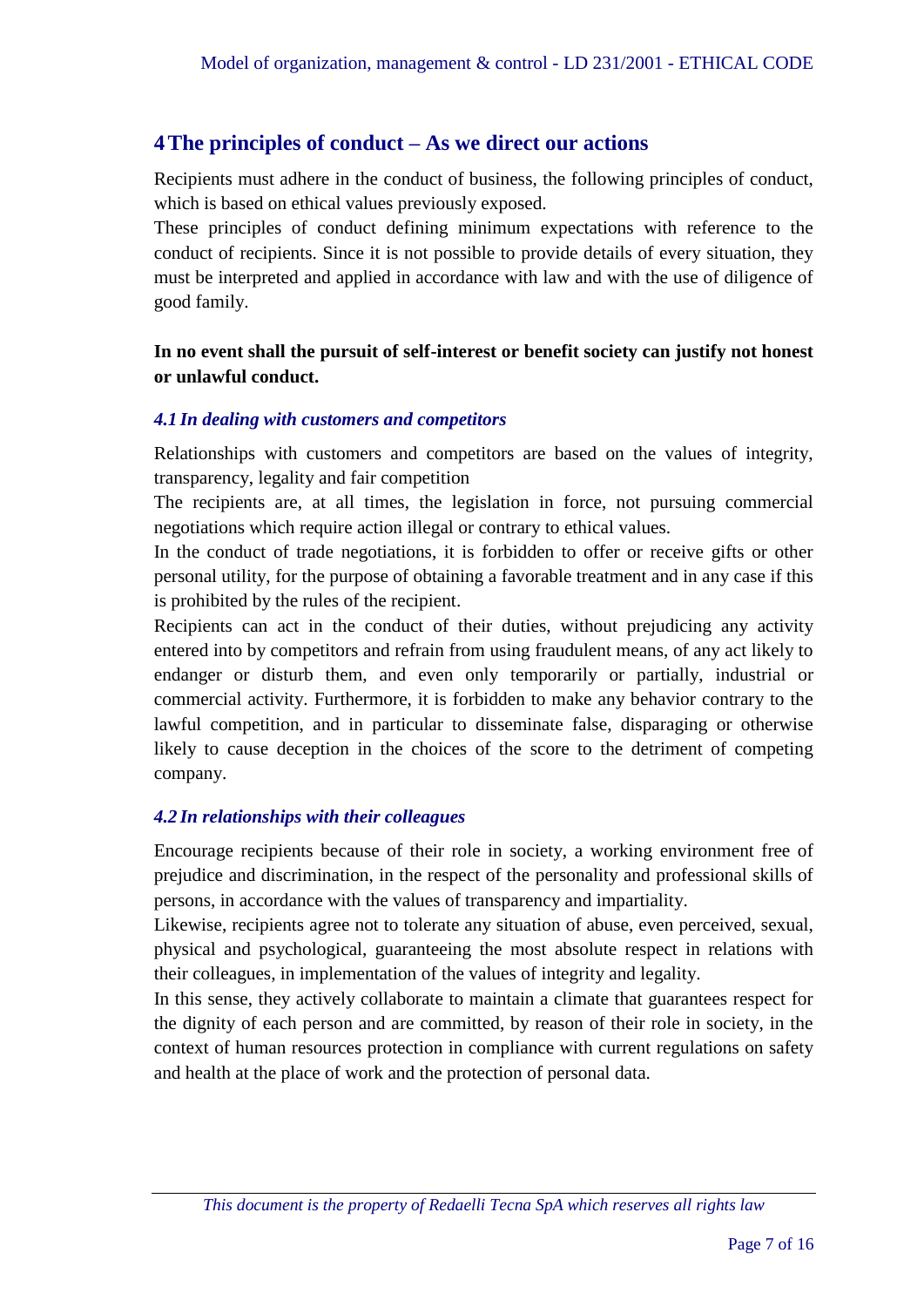#### <span id="page-7-0"></span>*4.3 Dealing with self-employment service providers, agents, suppliers and partners*

The recipients are, by reason of their role in society, in relation to its suppliers of selfemployment, agents, suppliers and partners in a legal, transparent, integrated and impartial.

In the selection and management of suppliers of self-employment, agents, suppliers and partners, recipients, by reason of their role in society, apply objective criteria and that can be documented, seeking the maximum competitive advantage for the same company, based on quality and price of the good or service, as well as warranty or service, without discrimination among potential alternatives.

Recipients must not accept or seek to obtain from self-employment service providers, agents, suppliers and partner benefits or benefits that may somehow influence its judgment in the selection.

Recipients in specific cases where it is deemed relevant, ensure that the providers of self-employment, agents, suppliers and partners to accept formally the commitment to respect the ethical code and operate in line with the prescribed by the code itself.

In particular, in specific cases where it is deemed relevant, the Recipient shall ensure that providers of self-employment, agents, suppliers and partners to view the full compliance with current regulations on safety and health at the place of work and the protection of the environment and do not use any methods and working practices that can configure the phenomena of exploitation even children.

Any contractual relationship with third self-employment, agents, suppliers and partners typically includes a clause of attestation of knowledge and adherence to the Code of Ethics. The Supervisory Board is responsible for assessing the compliance with this clause and to issue sanctions and remedies.

#### <span id="page-7-1"></span>*4.4 In relations with the public administration*

The company's relationships with public institutions, local, national and international community are entertained by Recipient only for the purpose, in accordance with current national and international legislation and on the basis of general principles of integrity, legality and fair competition.

In cases of participation in calls for contributions or grants, tenders for contracts or supplies, or in General in the request of some usefulness against public administration, recipients operate in accordance with the law, with maximum transparency and integrity.

Without prejudice to any obligations imposed by the law on the subject, recipients are prohibited-in dealings with public institutions or Public officials from taking (directly or indirectly) the following actions:

 consider or offer employment opportunities and/or commercial information that may benefit employees of public institutions or public officers, personally or in any way provide a utility to the same;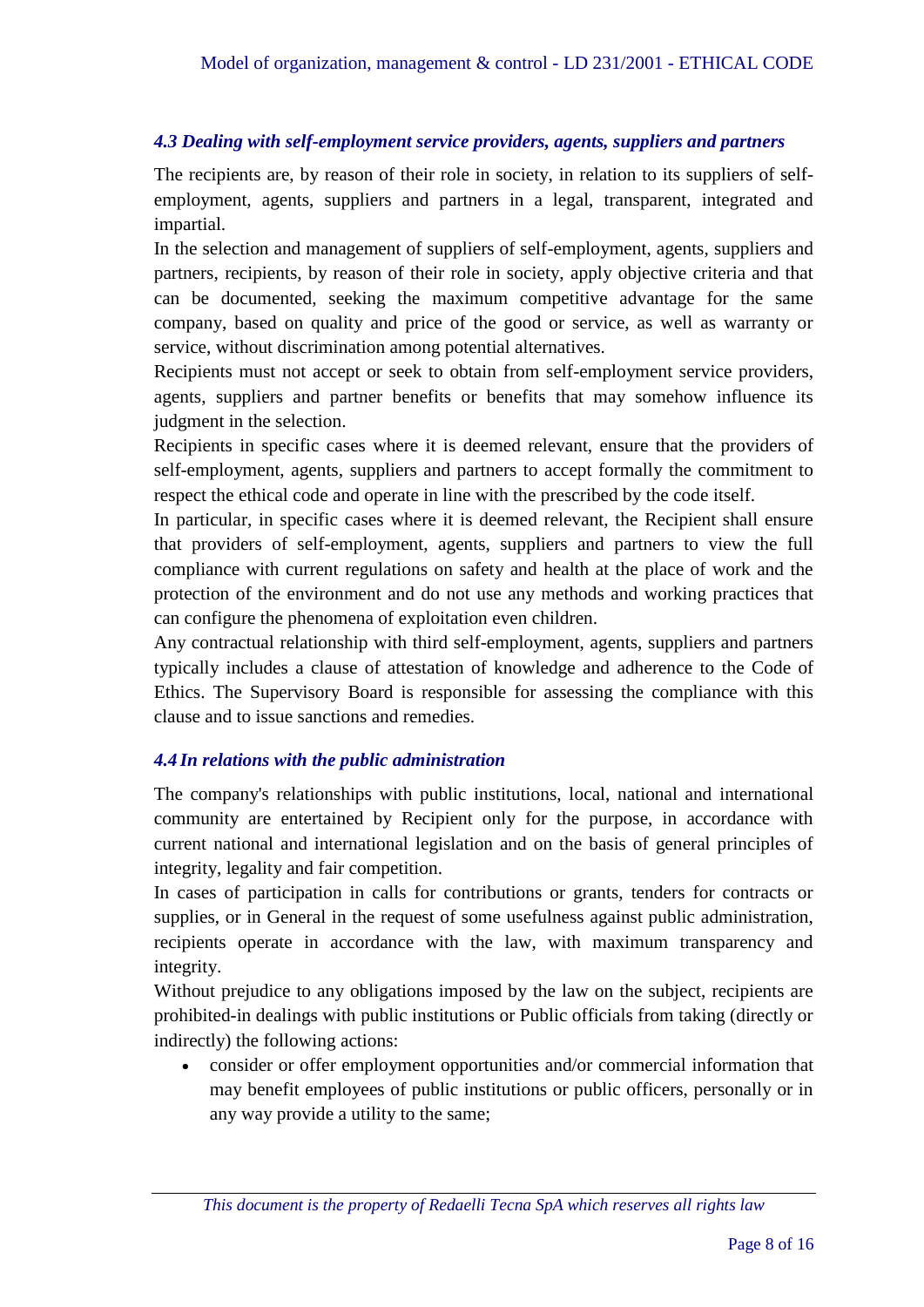- offer, give, accept gifts, favors or encourage or commercial practices or behavior which are not based on the more open transparency, honesty and loyalty and, in any case, that fail to conform to applicable law;
- promise or offer to public officials, in charge of public service employees in General or public administration or other public Institutions or any money, goods, including direct or indirect contributions to political parties, by way of compensation for acts of their Office in order to promote their own interests or the company, or obtain the execution of acts that are contrary to the duties of their Office;
- solicit or obtain confidential information which may compromise the integrity or reputation of either party or that otherwise violates the equal treatment and procedures of public evidence enabled by public institutions.

In general, relations with public institutions and the public administration recipients commit themselves to respect for law and maximum transparency, clarity, correctness so as not to lead to partial interpretations, biased, ambiguous or misleading institutional subjects, with which they have relations in various capacities.

The statements made in public institutions and the public administration must only contain true elements, must be comprehensive and based on valid documents to ensure proper evaluation by the institution and Public Administration concerned.

#### <span id="page-8-0"></span>*4.5 In the management of industrial and intellectual property*

Recipients ensure, in implementing the value of legality, compliance with national, community and international postal services for the protection of industrial and intellectual property.

In particular, the recipients shall refrain from reproduction, even partially, or alter marks, distinctive signs, patents, designs or models of others, as well as from the use in industrial and commercial activities, distinctive signs, brands, patents, designs or models falsified or acts to determine confusion about identifying or origin of the product.

It is done illegally producing prohibited articles satisfying the requirements of industrial inventions or utility models patented by third parties.

Recipients shall undertake to conform their conduct to the internal circulation and to third party documents and information pertaining to the activities of research and development of products and industrial inventions patentable is organized so careful and scrupulous, to avoid bias against the company and undue disclosure. To that end, all information which is not in the public domain shall be considered confidential and be used only for the purpose of carrying out their work.

Recipients promote, because of their role in society, the proper use, for any purpose and in any form whatsoever, of all the works of the talent of creative character, including computer programs and databases, protecting capital and moral rights of the author. To that end, is made to ban any conduct aimed, in General, the duplication, reproduction or dissemination in any form, and without the right of the work of others.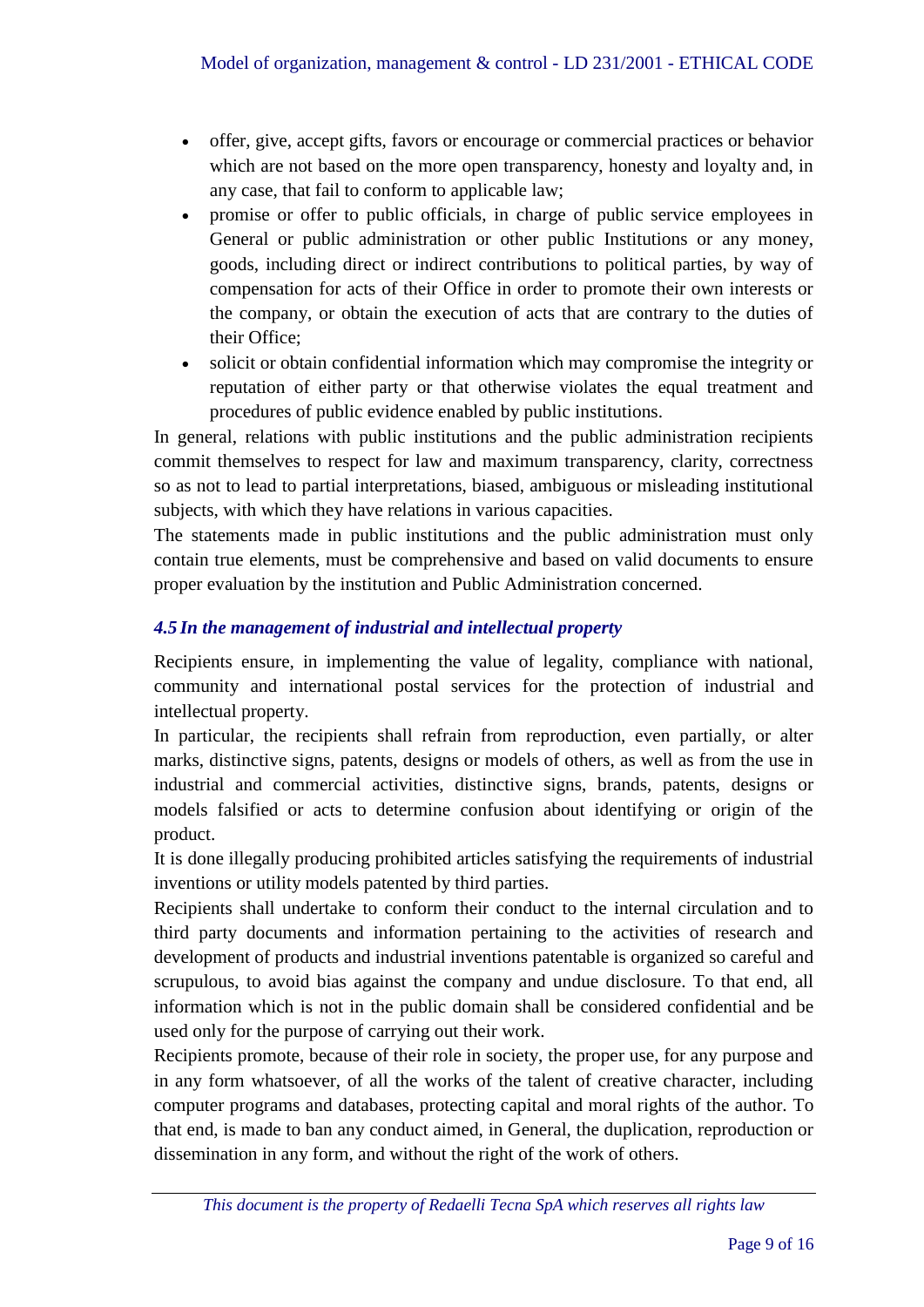#### <span id="page-9-0"></span>*4.6Relations with the media*

Recipients, by reason of their role in society, undertake, in accordance with the values of integrity, transparency, legality and impartiality in providing information to representatives of the press and, in General, of the *mass media* only if authorized to do so by a delegate or proxy.

Specifically, recipients are prohibited to provide any cooperation or support in a conscious, aimed at:

- publish or disseminate false news, or engage in simulated transactions or other behaviors of fraudulent or deceptive nature relating to industrial and financial activities of the company and fit to alter the value of the company;
- disseminate via the internet or other means of communicating information, rumors or false or misleading reports that provide or are able to provide false or misleading information about the company.

#### <span id="page-9-1"></span>*4.7 In the accounting and reporting of financial information, financial and capital*

The company strives to maintain a reliable accounting system in order to prepare and publish economic and financial data accurate and complete for a clear, truthful and correct management of facts, in implementation of the values of integrity, transparency, legality and caution.

In addition, the company strives to equip and use appropriate tools to identify, prevent and manage the risks of any kind, fraud and administrative-accounting behaviors.

Recipients are committed, by reason of their role in society, so that the accounting disclosures and related supporting documents are always based on accurate information, comprehensive and verifiable, and reflect the nature of the operation referred to in accordance with the rules of law and accounting principles, as well as the policies, regulations and internal procedures; In addition, they must be accompanied by the relevant supporting documentation required to allow analysis and objective tests.

All recipients in any way involved in the training activities of the budget and other communications foreseen by the law, must hold a correct behavior, collaborative, transparent and in compliance with laws and regulations and company procedures, in order to provide our members and the financial market in General truthful and correct information on the economic situation, the company's financial and asset.

#### <span id="page-9-2"></span>*4.8 In the management of conflict of interest*

All recipients, by reason of their role in society, must ensure that each decision relating to the business sphere has been taken in the interests of the company; for this reason, they avoid any conflict of interest between personal and business tasks or role in society, in the implementation of the values of integrity, transparency, legality and impartiality.

If a recipient is in a situation which, potentially, could also constitute or lead to a conflict of interests, must report it in writing and promptly to his superior, that is evaluated the actual presence and defined the possible intervention.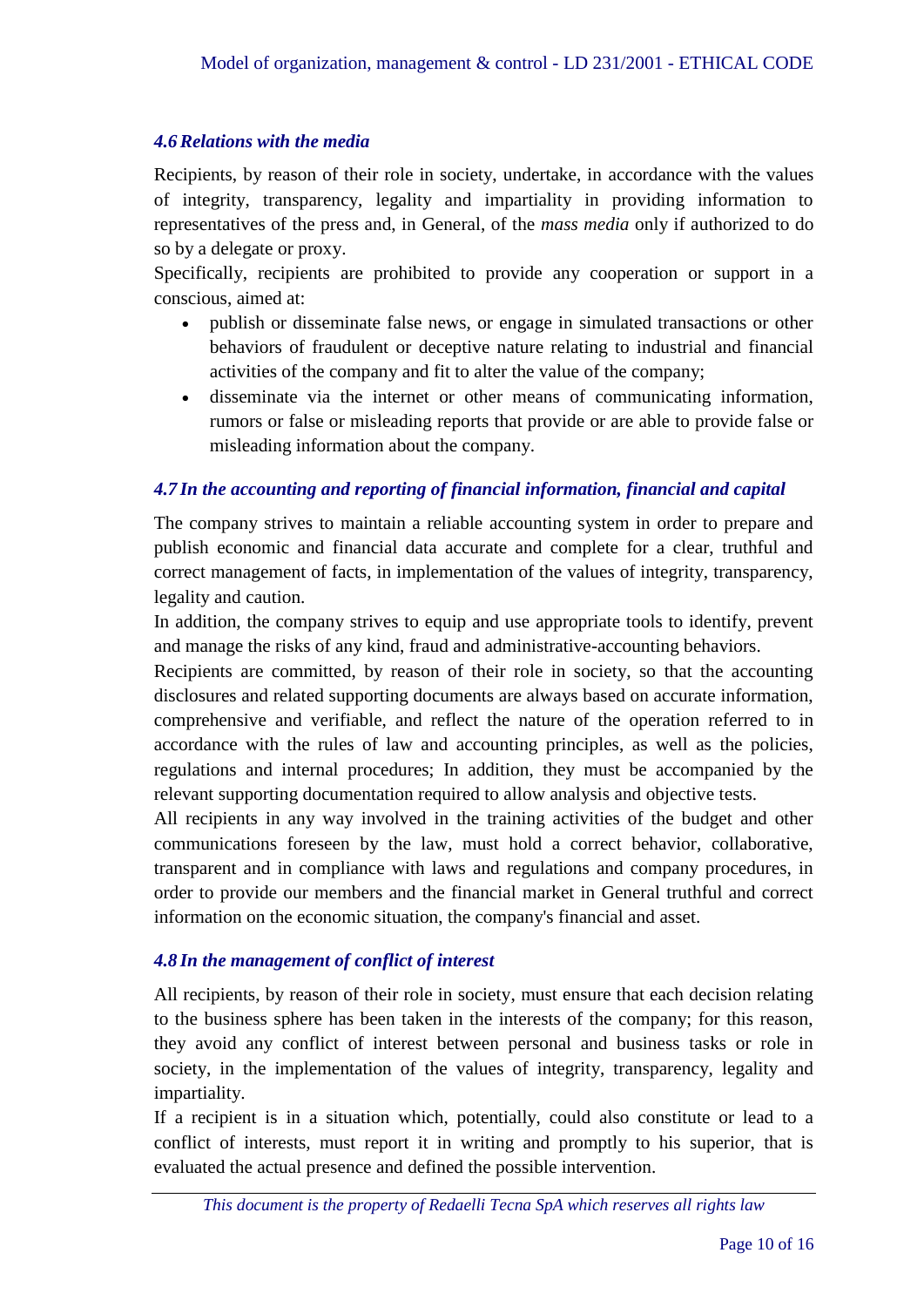#### <span id="page-10-0"></span>*4.9 In heritage conservation Enterprise*

During working hours and working tools, recipients cannot carry out activities that are not strictly related to the duties of Office and/or in conflict with the interests of society. In particular, it is forbidden to use tools and resources for business purposes or illegal purpose or contrary to the principles of this code.

Each recipient is responsible, in implementation of the values of legality and caution, protection and conservation of the assets, tangible and intangible, on expectations for the fulfillment of its tasks, and to use them in its own way and in accordance with the business purposes.

#### <span id="page-10-1"></span>*4.10The protection of health and safety at work and the environment*

The company operates along the entire value chain, seeking qualitative excellence levels and with great attention to the issue of safety and health in the workplace, as well as to environmental protection.

The firm conviction, in implementation of the values of legality and caution, any form of behavior which might put at risk the health and safety of persons and the integrity and health of the environment.

Recipients shall undertake to:

- taking care of your own health and safety and that of other persons present at the workplace, which can fall on the effects of their actions or omissions, in accordance with their training and the instructions and the means provided by the employer;
- take care of the health of the environment, which could be damaged by the consequences of their actions or omissions, in accordance with their training and the means provided by the employer;
- report to the employer, Director or head of any anomalies and/or faults encountered in the use of labor and means of protection devices and in any case any hazard conditions for themselves, for others and for the environment, of which you are aware.

Recipients are committed, by reason of their role in society, not pay – directly or indirectly – no support at behaviors, also by third parties, that are not described in principles, while respecting the organizational autonomy of third parties.

In particular, recipients include potential and obvious risk situations of which they are aware – evaluated through the diligence of good family man – that the company be put in a position to intervene quickly in risk prevention and protection of the corporate image.

#### <span id="page-10-2"></span>*4.11 Dealings with the judicial authorities*

All recipients in any way involved in civil proceedings, administrative or criminal undertake to assume a correct behavior, transparent and collaborative relations with the organs of the judicial police and the judicial authorities investigating and judging.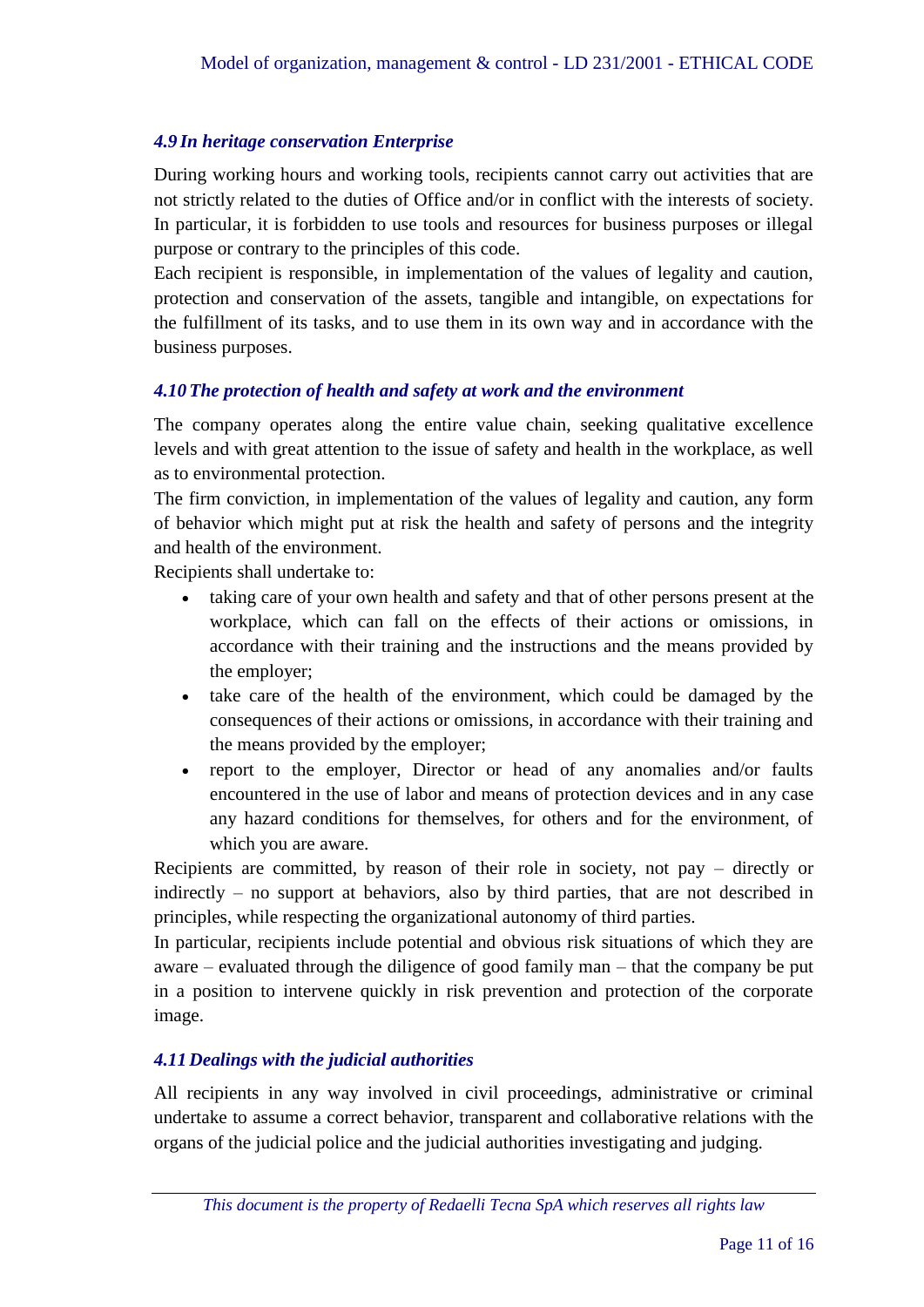Recipients is prohibited from resorting to physical force, threats or intimidation or the promise, offering or giving undue utility to obtain a false witness, prevent or induce a witness who can avail themselves of the right to silence in the criminal proceedings, not to make declarations or to make false declarations to judicial authorities, with the aim of determining the attainment of an advantage for the company. Equally, it is forbidden the construction of pipelines for facilitating the circumvention investigations or subtraction research organs of the judicial police and the judicial authorities.

#### <span id="page-11-0"></span>*4.12 In the risk management of Corruption in the private sector and inappropriate persuasion*

The Company is aware of all the national and international legislative initiatives to crack down on private sector bribery. Recipients must abstain from:

- promise, offer or give, directly or through an intermediary, an undue advantage of any kind to a person, for oneself or for a third party, who works as a director or in any capacity on behalf of a private sector entity, so that this person acts or refrains from acting, in breach of duty;
- solicit or receive, directly or through an intermediary, an undue advantage of any kind, or accept the promise of such an advantage, for oneself or for a third party, in carrying out directional or other work tasks in any capacity on behalf of a private sector entity, to act or refrain from acting, in breach of duty.

This Code of Ethics is updated and integrated following the implementation of those international anti-corruption laws by the following principles:

- trade relations must be oriented towards transparency, fairness and integrity and that the Company does not tolerate corrupt behavior;
- relations with partners must be oriented towards transparency, fairness and integrity and respect for competition and the market, and that the Company does not tolerate corrupt behaviour of any kind;
- relationships with suppliers/consultants must be oriented to transparency, fairness and integrity and that the Company does not tolerate corrupt behavior of any kind;
- the company policy aims to select each employee and collaborator, regardless of their capacity, by offering equal employment opportunities, ensuring fair treatment based on individual skills and capabilities; Selection is made without any discrimination based on the private life and opinions of the candidates;
- Redaelli is committed to ensuring that the human resources hired correspond to the profiles actually required by the company, avoiding favoritism and any kind of facilitation and basing its choice solely on the criteria of professionalism and competence;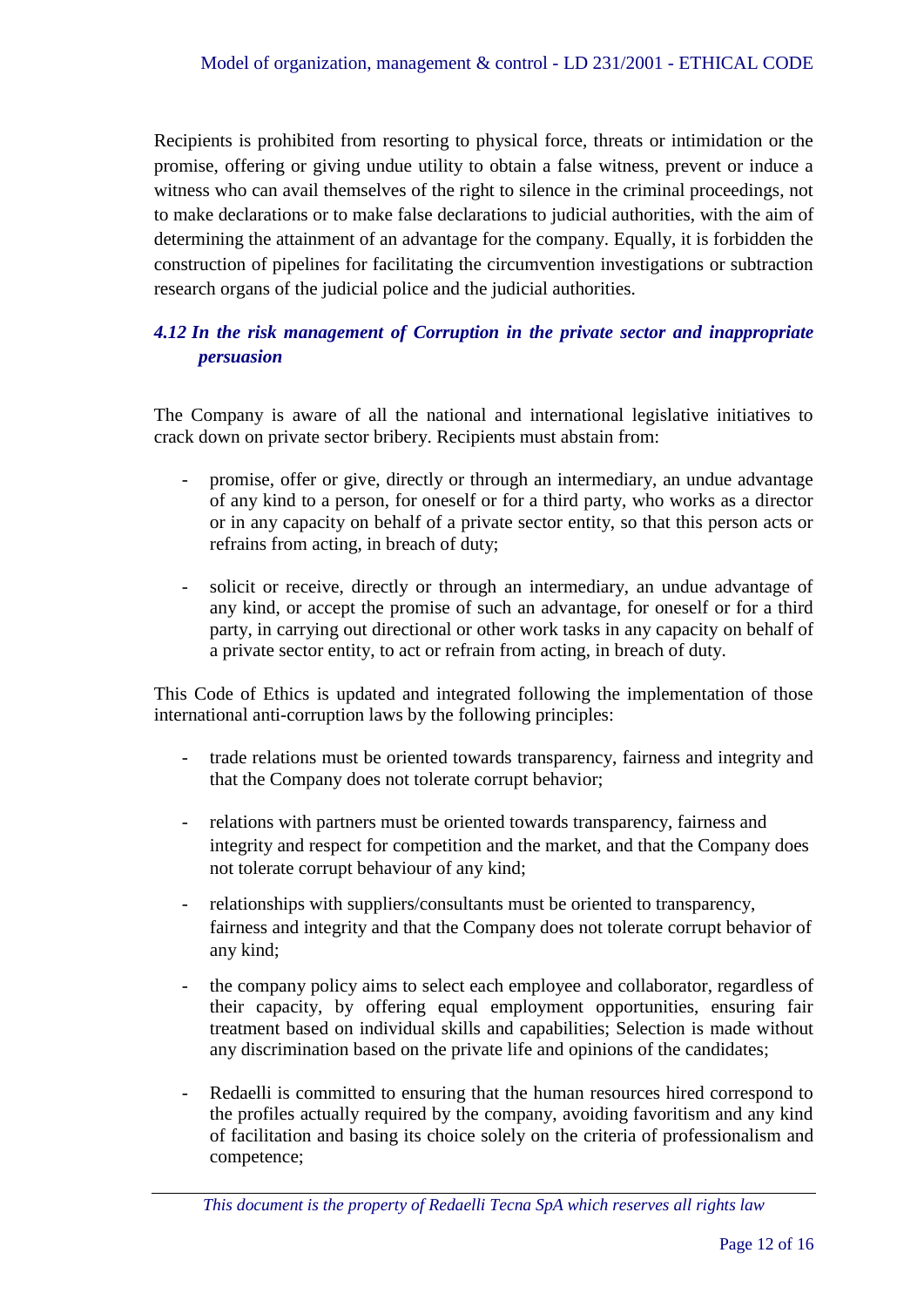- gifts, benefits (both direct and indirect) and acts of courtesy or hospitality are forbidden in business dealings, unless they are of a nature and value that do not compromise the image of the company and cannot be interpreted as aimed at obtaining an unlawful favourable treatment;
- the participation and the promotion of conferences, exhibitions and fairs should be closely linked to business purposes;
- gifts, benefits (both direct and indirect) and acts of courtesy or hospitality are forbidden in business dealings, unless they are of a nature and value that do not compromise the image of the Company and cannot be interpreted as aimed at obtaining an unlawful favourable treatment;
- in relations with certifying bodies, auditors or even public officials or public servants, gifts, benefits (both direct and indirect) and acts of courtesy or hospitality are forbidden in business dealings, unless they are of a nature and value that do not compromise the image of the company and cannot be interpreted as aimed at obtaining an unlawful favorable treatment;

#### *4.13 In the conduct of business activities with reference to other offences provided for by Legislative Decree No. 231 of 2001*

Except as already envisaged by the principles of conduct, in accordance with the laws and respect for ethical values declared in this code, the company condemns all conduct aimed at the Commission or facilitation of crimes expressly provided for by Legislative Decree No. 231 of 2001, irrespective of the specific identification of specific areas of operational risk in the conduct of business.

In particular, it is prohibited the recipients, direct and indirect involvement in any practice or other action appropriate to integrate conducted unlawful usage times, forgery of credit cards, stamp values, coins and banknotes, financing or carrying out terrorist activities and subversion of the democratic order, and any behavior that offends the individual personality.

With reference to crimes of organized crime, society condemns any form of participation of Recipients to associations whose purposes are prohibited by law and contrary to public order and repudiates any behavior directed only to facilitate the activities of organizations or program to the Commission of crimes of instrumental, though these ducts facilitation are necessary to achieve a utility.

In case of doubt or if a situation appear equivocal, each recipient is called contact your responsible function or an Office of the company. To this end, the company is committed to enabling all manner of preventive control and subsequent need to.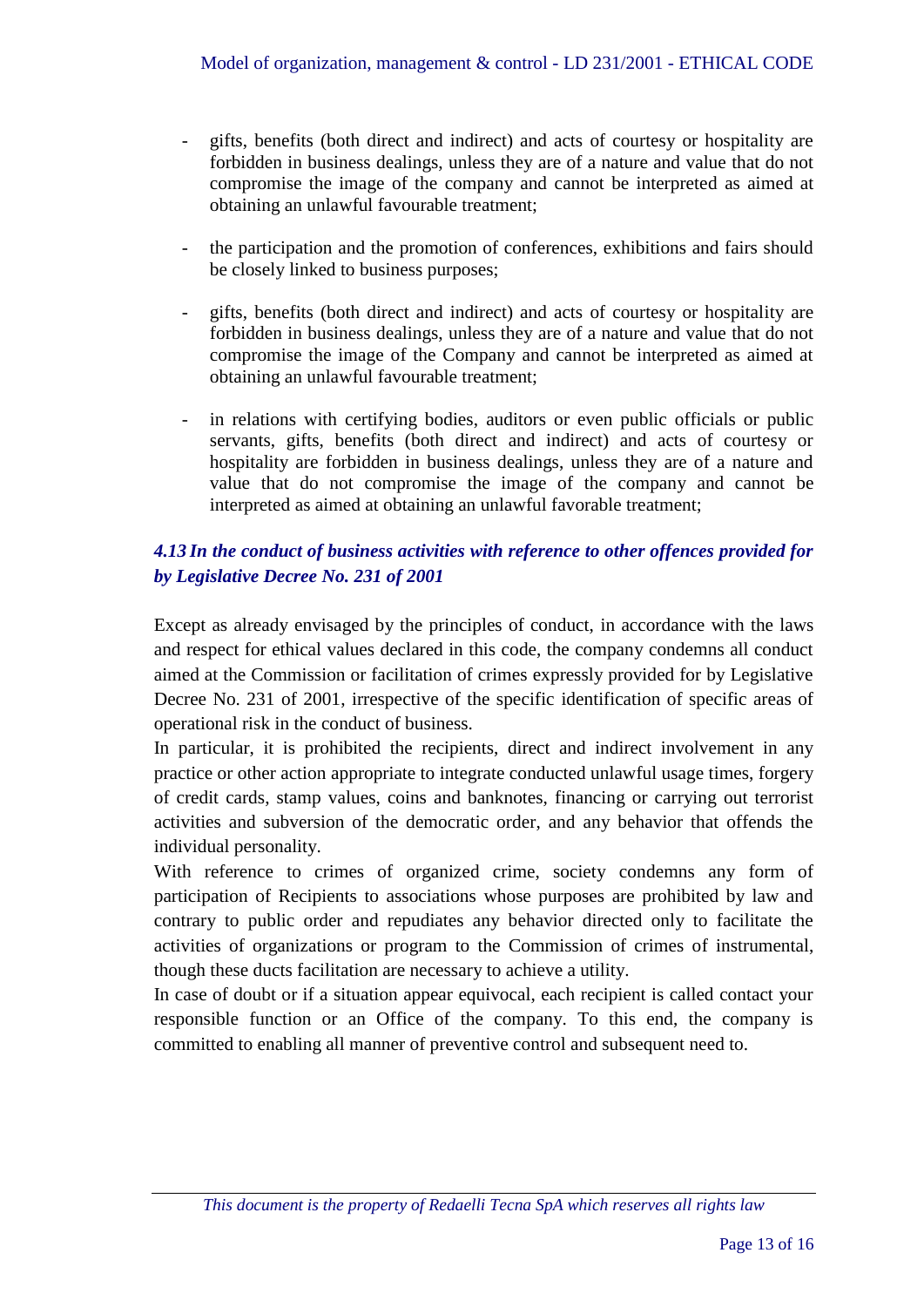#### <span id="page-13-0"></span>**5 Implementation and sanctions**

#### <span id="page-13-1"></span>*5.1 Implementation of the ethical code*

The ethical code was adopted by resolution of the Board of Directors of the company. Each update of the following resolution is adopted with, on a proposal from the Supervisory Board, as a result of possible organizational changes within society, with different scenarios, as well as in relation to the experience gained in the course of time. The update and observance of the Code are promoted by the Supervisory Board in close connection with the Company.

#### <span id="page-13-2"></span>*5.2Tasks of the Supervisory Board*

The supervisory body, between the various activities of jurisdiction has the responsibility to:

- ensure the dissemination, understanding and implementation of the ethical code;
- manage the reports received refer to situations or acts contrary to the principles expressed by the code;
- help in the definition of discipline/penalties for serious violations;
- Actively participate in assessments of the Ethics Committee, upon the occurrence and / or if necessary sut up this Committee.

#### <span id="page-13-3"></span>*5.3Reports*

If the recipient is aware of situations or acts contrary to the principles expressed by the code must immediately inform the supervisory board using the Inbox [odv@redaelli.com](mailto:odv@redaelli.com) or even by registered letter.

The Inbox is open both to all recipients, and other stakeholders to report any violations of the ethical code that can generate an advantage of society (directly, indirectly or even potentially) or are carried out in the interest of the same.

With reference to the mode of transmission of alerts by subject or subject to other apical direction, it stresses that the obligation to inform the employer of any conduct contrary to the ethical code is part of the broader duty of care and duty of loyalty of the lender. Therefore the correct fulfillment of the obligation on the part of the lender information cannot give rise to the application of disciplinary sanctions. On the other hand, any improper information, both in terms of content and form, determined by a will is subject to appropriate calumnious disciplinary sanctions.

In particular, the following requirements apply:

 the information and recommendations are received by anyone, including those relating to any breach or suspected breach of the principles set out in the ethical code, must be made in writing, even anonymously. The Supervisory Board acts to ensure submitters against any form of discrimination, retaliation or penalization or any consequence arising from the same, ensuring their confidentiality about identity, however, without prejudice to the obligations of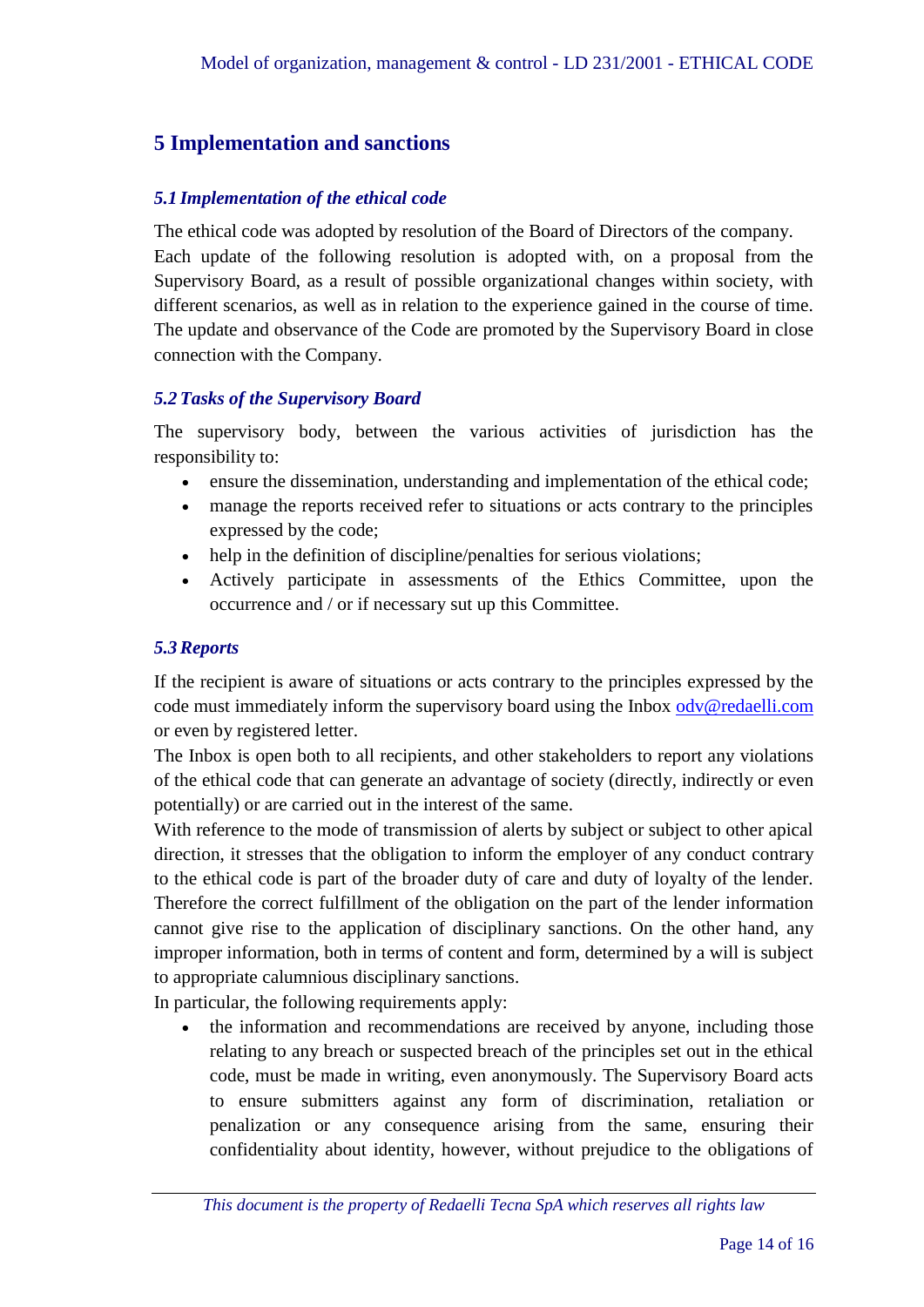law and the protection of the rights of the company or of persons wrongly accused and/or in bad faith;

- the information and reports should be sent by the applicant directly to the supervisory body;
- the Supervisory Board evaluates the reports received; all beneficiaries of informational obligations are required to cooperate with the body itself, in order to enable the collection of all information deemed necessary for a correct and complete assessment of the report.

#### <span id="page-14-0"></span>*5.4Violations and penalties*

Any breach or potential breach of conduct code must be brought to the attention of supervisory body, which is the monitoring body responsible for overseeing the application of the principles contained in the code and to contribute in the implementation of disciplinary measures, remedies and sanctions.

Redaelli may adopt, even occasionally or for specific circumstances, an Ethical Committee formed by the human resources manager, the Managing Director and the Employer ("Datore di Lavoro"). The Supervisory Board actively participates in the committee and with proposal function. The Committee's activity could be aimed at evaluating the potential behavior deemed incompatible with the Code and any decision to remedies, penalties and sanctions.

The application of disciplinary sanctions or start disregarding the outcome of any criminal proceedings, the ethical code is binding rules for all recipients, the violation of which must, in order to comply with the dictates of the aforementioned legislative decree No. 231 of 2001, punishable regardless of the actual accomplishment of a crime or criminality.

Any violation of these principles represents, if found:

- in the case of employees and managers, a breach of contract in relation to the obligations arising from the employment relationship pursuant to art. 2104 cod. CIV. and art. 2106 cod. CIV.;
- in the case of Admins, to comply with the duties imposed by law to them and the staff regulations pursuant to art. 2392 cod. CIV.;

in the case of Outside Persons, it constitutes breach and legitimate the Company to take action, to issue warning letters and also to terminate the contract, without prejudice to compensation for damageThe procedure for the imposition of penalties provided below takes account of the peculiarities arising from the legal status of the subject in which we proceed.

The Supervisory Board ensures that it is adopted specific procedures for the information and training of all the above, since the onset of the relationship with society about the existence and the content of the sanctions invoked.

In case of violation of the rules contained in this ethical code, the Supervisory Board carried out the investigation, assesses the existence or non-existence of such violations and proposes the adoption of appropriate sanctions to Managing Director or Ethical Committee.